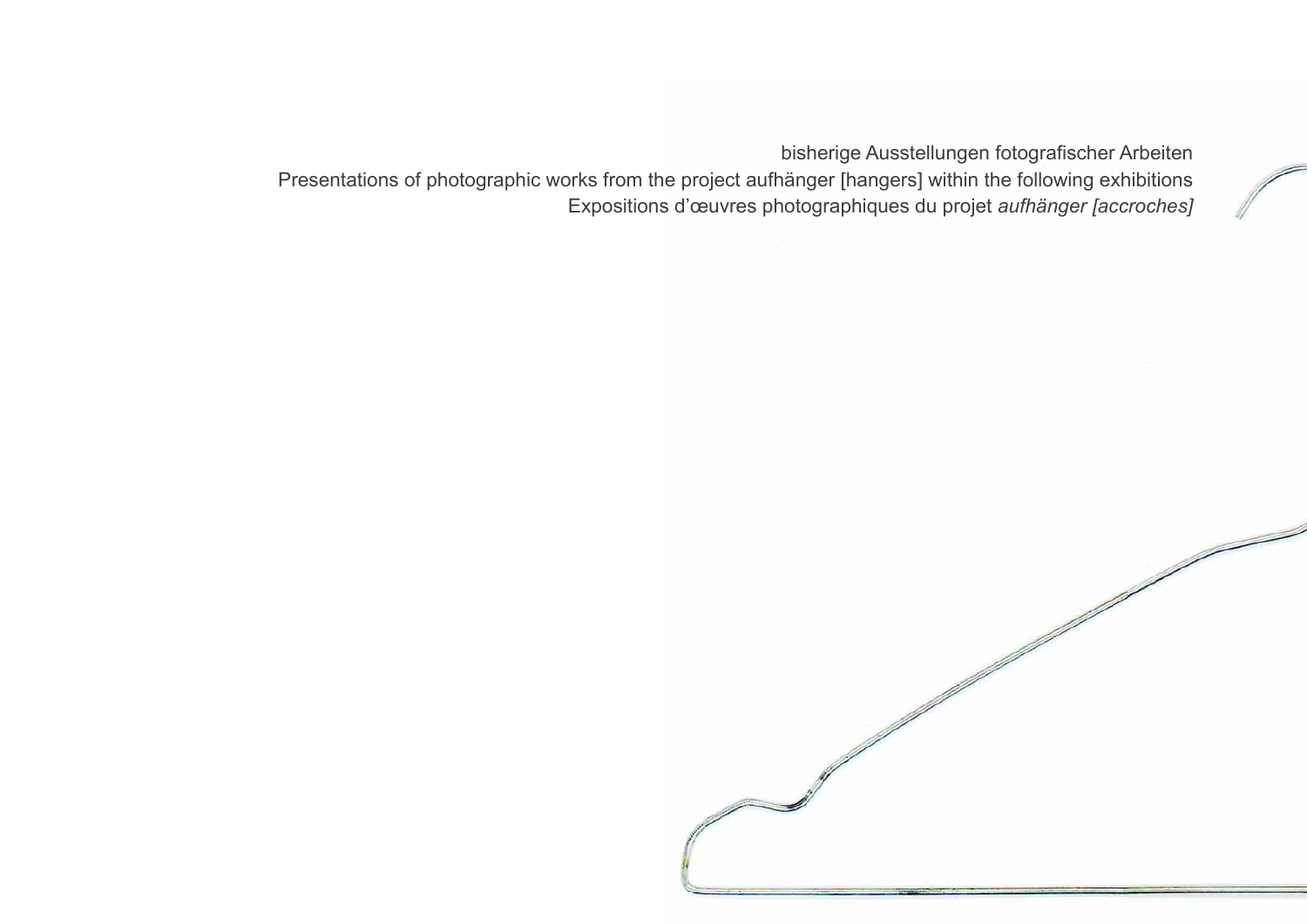

## **Ausstellungen fotografischer Werke aus dem Projekt »aufhänger«**

2012–2015 Desiring the Real. Austria Contemporary ist eine Ausstellung des österreichischen Bundeskanzleramts, (die Kunst- und Kulturagenden waren früher Teil des Bundesministeriums für Unterricht, Kunst und Kultur und wurden 2014 vom Bundeskanzleramt übernommen), und präsentiert Werke von 25 Künstlerinnen und Künstlern, die in den vergangenen Jahren für die Kunstsammlung des Bundes angekauft wurden, ergänzt durch Leihgaben. Desiring the Real tourt seit April 2012 durch verschiedene Staaten. Die bisherigen Stationen sind:

> SUPEC, Shanghai Urban Planning Exhibition Center, Schanghai, China, 9. 4. -10. 5. 2015 University Museum and Art Gallery, Hongkong, China, 18. 2. - 22. 3. 2015 NCCA, National Center for Contemporary Arts, Moskau, Russland, 17. 10. - 30. 11. 2014 NCCA, National Center for Contemporary Arts, Nishny Novgorod, Russland, 19. 7. - 28. 9. 2014 Sarajewo, Art Gallery of Bosnia-Herzegovina, Sarajevo, Bosnien-Herzegowina, 10. 4. - 30. 4. 2014 Istanbul, Depo, Jewish Bakery and Austrian Cultural Forum, Istanbul, Türkei, 13. 9. - 22. 1. 2014 Mazedonien, Chifte Haman, National Gallery of Macedonia, Skopje, Mazedonien, 10. 7. - 18. 8. 2013 Meran, Merano Arte und MUSEION, Meran/Bozen, Südtirol, Italien, 22. 6. - 8.9. 2013 MSU, Museum of Contemporary Art Zagreb, Kroatien, 7. 5. - 16. 6. 2013 GAALS ISIC, Culiacán Sinaloa, Mexiko, 27. 2. - 4. 4. 2013 Centro Wilfredo Lam, Havanna, Kuba, 3.11. - 2.12.2012 FIC Cervantino International Festival in Guanajuato, Mexiko, 4. - 21. 10. 2012 MUAC Contemporary Art University Museum Mexico City, Mexico, 30. 6. - 2. 9. 2012 MOCAB Museum of Contemporary Art Belgrade, Serbien, 19. 4. - 20. 5. 2012

- 2017 SCHWERPUNKT FOTOGRAFIE, Gruppenausstellung in der Galerie im Traklhaus, Salzburg, Österreich, 19.1.–4.3.2017
- 2016 PARALLEL VIENNA, Schwerpunkt Fotografie 12 Positionen aus Salzburg" vertreten ist, Wien, Österreich, 21.9.–25.9.2016
- 2014 Palais Clam Gallas: Salon Rouge, Salon Beige, Salle de Balle, Wien, Österreich, 11.6.–5.12.2014
- 2013 DIYALOG: ART FROM VIENNA, OMV Special Project, CI Contemporary Istanbul, Türkei, 6. 10. 11. 2013
- 2013 899km (Bremen Salzburg), Galerie im Traklhaus, Salzburg, Österreich, 18. 1. 23. 2. 2013
- 2012 8stunden27, Bremer Verband Bildender Künstlerinnen und Künstler e.V., Bremen, Deutschland, 29. 9. 14. 10. 2012





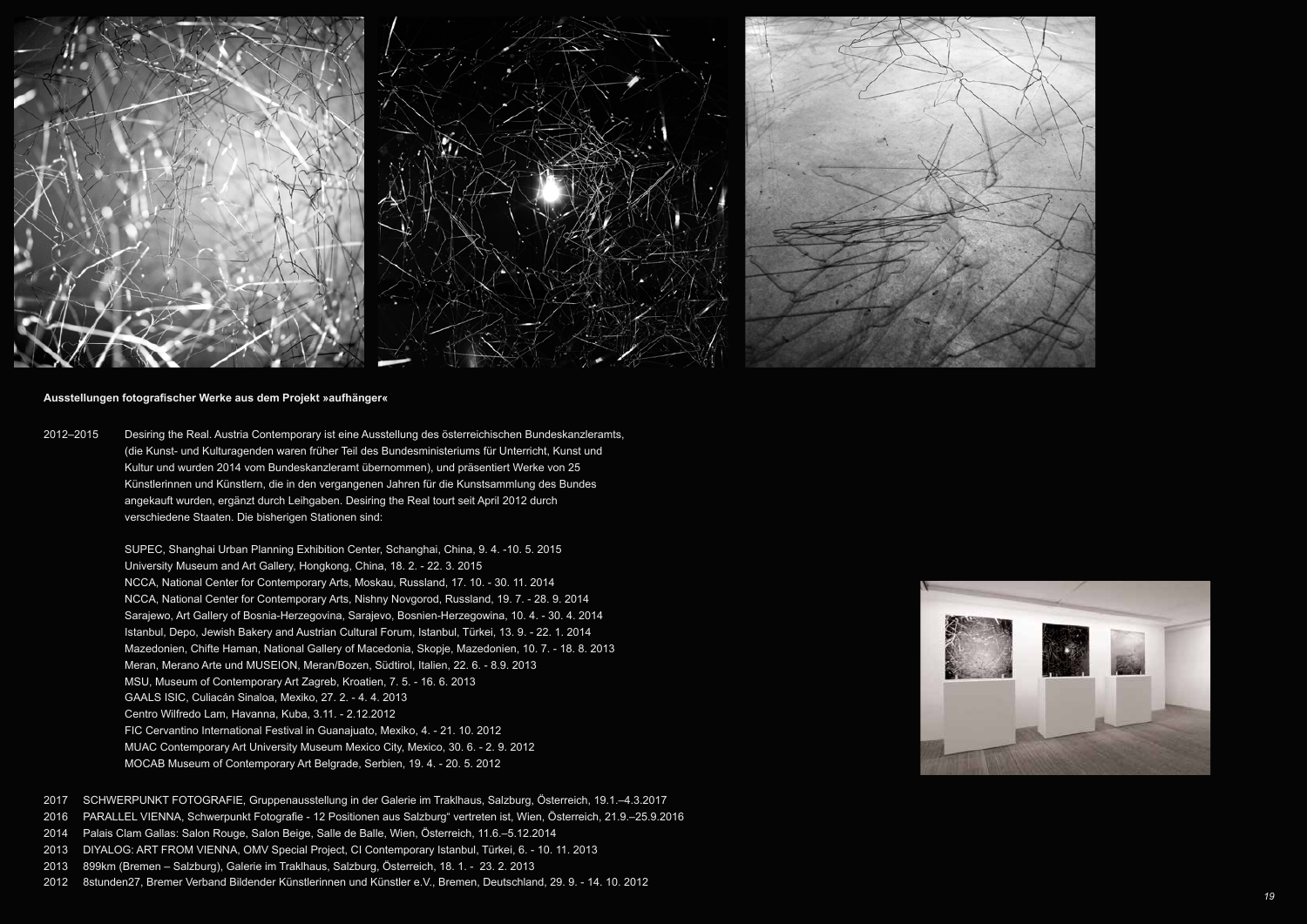## **presentations of photographic works of "aufhänger"**

2012–2015 Desiring the Real. Austria Contemporary was commissioned by the Federal Chancellery of Austria (in 2014 the Arts Division and the Culture Division, which were originally part of the former Federal Ministry of Education, Arts and Culture were integrated into the organisational structure of the Federal Chancellery). The exhibition presents the works of 25 artists which have been acquired in recent years by the federal state, complemented by art loans. Desiring the Real has been touring through various countries from 2012 to 2015. The stations were:

## **Expositions d'œuvres photographiques du projet** *aufhänger [accroches]*

2012–2015 *Desiring the Real. Austria Contemporary* est une exposition de la chancellerie fédérale autrichienne. L'exposition présente des œuvres de 25 artistes qui furent achetés pour la collection d'état durant les années passées ainsi que des prêts. *Desiring the Real* tourne de 2012 à 2015, les lieux d'exposition étaient :

> SUPEC, Shanghai Urban Planning Exhibition Center, Schanghai, China, 9. 4. -10. 5. 2015 University Museum and Art Gallery, Hongkong, China, 18. 2. - 22. 3. 2015 NCCA, National Center for Contemporary Arts, Moscow, Russia, 17.10. 2014 – 30.11.2014 NCCA, National Center for Contemporary Arts, Nishny Novgorod, Russia, 19. 7. 2014 – 28. 9. 2014 Art Gallery of Bosnia-Herzegovina, Sarajevo, Bosnia-Herzegovina, 10. 4. 2014 – 30. 4. 2014 Depo, Jewish Bakery and Austrian Cultural Forum, Istanbul, Turkey, 13. 9. 2013 – 10. 11. 2013 Chifte Haman, National Gallery of Macedonia, Skopje, Mazedonia, 10. 7. 2013 – 18. 8. 2013 Merano Arte und MUSEION, Meran/Bozen, Italy, 22. 6. 2013 – 8. 9. 2013 MSU, Museum of Contemporary Art Zagreb, Croatia, 7. 5. 2013 – 16. 6. 2013 GAALS ISIC, Culiacán Sinaloa, Mexiko, 27. 2. 2013 – 4. 4. 2013 Centro Wilfredo Lam, Havanna, Cuba, 3. 11. 2012 – 2.12.2012 FIC Cervantino International Festival in Guanajuato, Mexiko, 4. 10. 2012 – 21. 10. 2012 MUAC Contemporary Art University Museum, Mexico City, Mexico, 30. 6. 2012 – 2. 9. 2012 MOCAB Museum of Contemporary Art Belgrade, Belgrade, Serbia, 19. 4. 2012 – 20. 5. 2012

- 2017 SCHWERPUNKT FOTOGRAFIE, group exhibition in Galerie im Traklhaus, Salzbourg, Austria, 19.1.–4.3.2017
- 2016 PARALLEL VIENNA, "Schwerpunkt Fotografie 12 positions from Salzbourg", Vienna, Austria, 21.9.–25.9.2016
- 2014 Palais Clam Gallas: Salon Rouge, Salon Beige, Salle de Balle, Vienna, Austria, 11.6.–5.12.2014
- 2013 DIYALOG: ART FROM VIENNA, OMV Special Project, CI Contemporary Istanbul, Turkey, 6. 11. 2013 10. 11. 2013
- 2013 899km (Bremen Salzburg), Galerie im Traklhaus, Salzburg, Austria, 18. 1. 2013 23. 2. 2013
- 2012 8stunden27, Bremer Verband Bildender Künstlerinnen und Künstler e.V., Bremen, Germany, 29. 9. 2012 14. 10. 2012